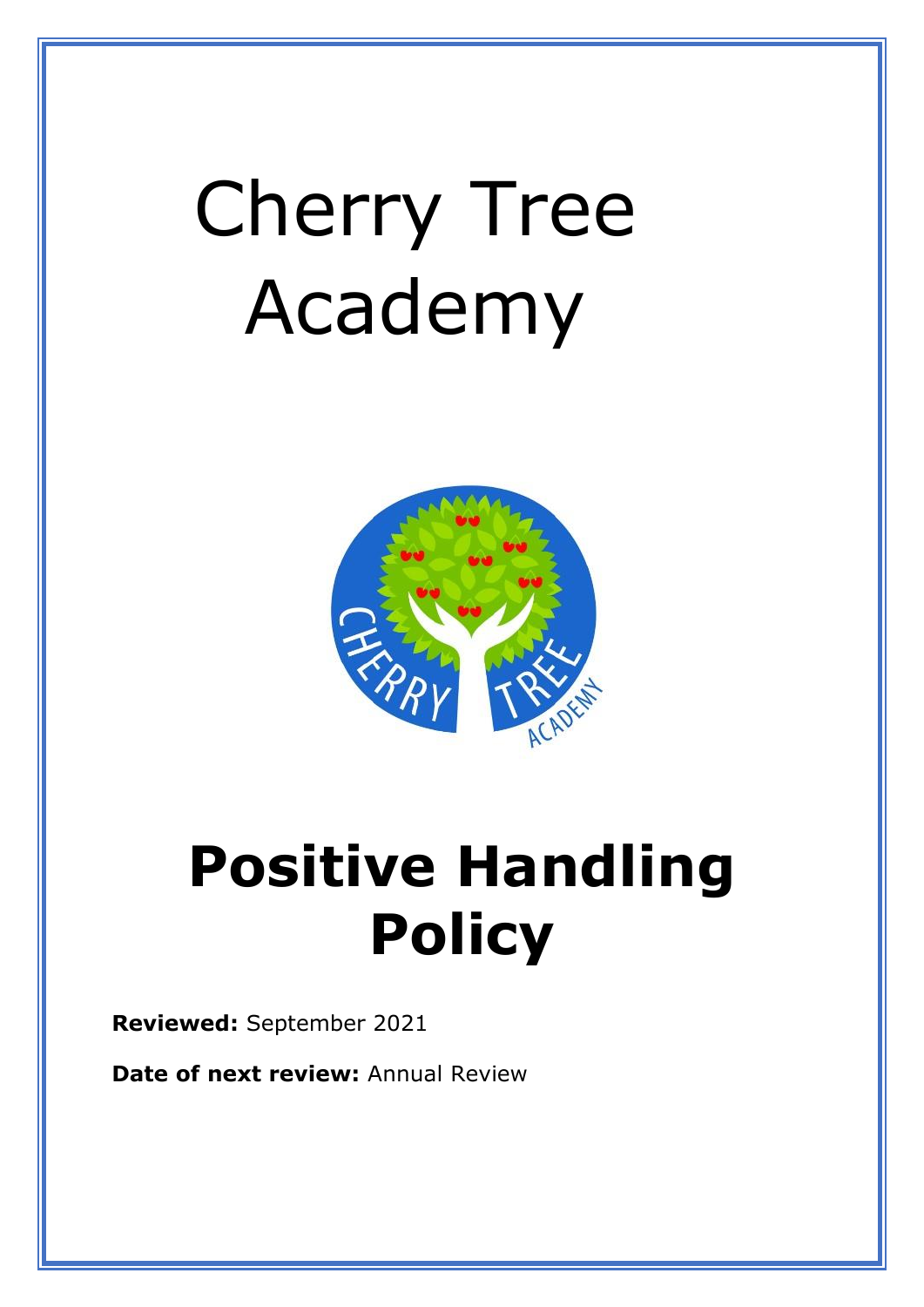This policy has been written with due regard to the Equality Act 2010. For the purposes of this policy the term 'Physical Management' replaces the term 'Reasonable Force' in many contexts and examples.

At Cherry Tree Academy we strive to create an environment in which both children and adults feel happy, safe, secure and valued. We aim to ensure a whole school approach to behaviour is known and understood by all staff, children, parents/carers and outside agencies.

Schools have a duty of care to their pupils. This may involve all staff, on very rare occasions, having to having to physically intervene with pupils to prevent them harming themselves, others or damaging property.

The use of physical management upon any pupil by a member of staff is a serious matter, and should only be considered as a last resort. However, the law is clear and the ASC (Academy Standards Committee) / Waterton Academy Trust, has a responsibility to all concerned, to support any member of staff who as a last resort uses reasonable force in accordance with the law, and the guidance contained within this policy.

#### Aims of the Policy

The aims of this Positive Handling Policy are to:

- Provide clarification on the use of physical management in school
- To enable staff to feel more informed and confident about the use of physical management when they believe it to be necessary (and as a last resort)
- To make clear the responsibilities of Executive Headteacher / Head of School, senior staff and ASC (Academy Standards Committee), in respect of this power.

This policy is drawn from advice contained in the document 'Use of Reasonable Force – Advice for Headteachers, staff and governing bodies' issued July 2013 by the Department for Education.

This policy should be read in conjunction with the Behaviour Policy, as well as the Child Protection and Safeguarding Policy. Both of which are available on the school website and copies are available on request from the school office.

#### What the Law Says

Section 93 of the Education and Inspections Act 2006 enables school staff to use such force as is reasonable in the circumstances to prevent a pupil from doing or continuing to do any of the following:

- Committing a criminal offence.
- Causing personal injury to themselves or another.
- Causing damage to property belonging to them or another, including the school.

• Any behaviour prejudicing the maintenance of good order and discipline in the school.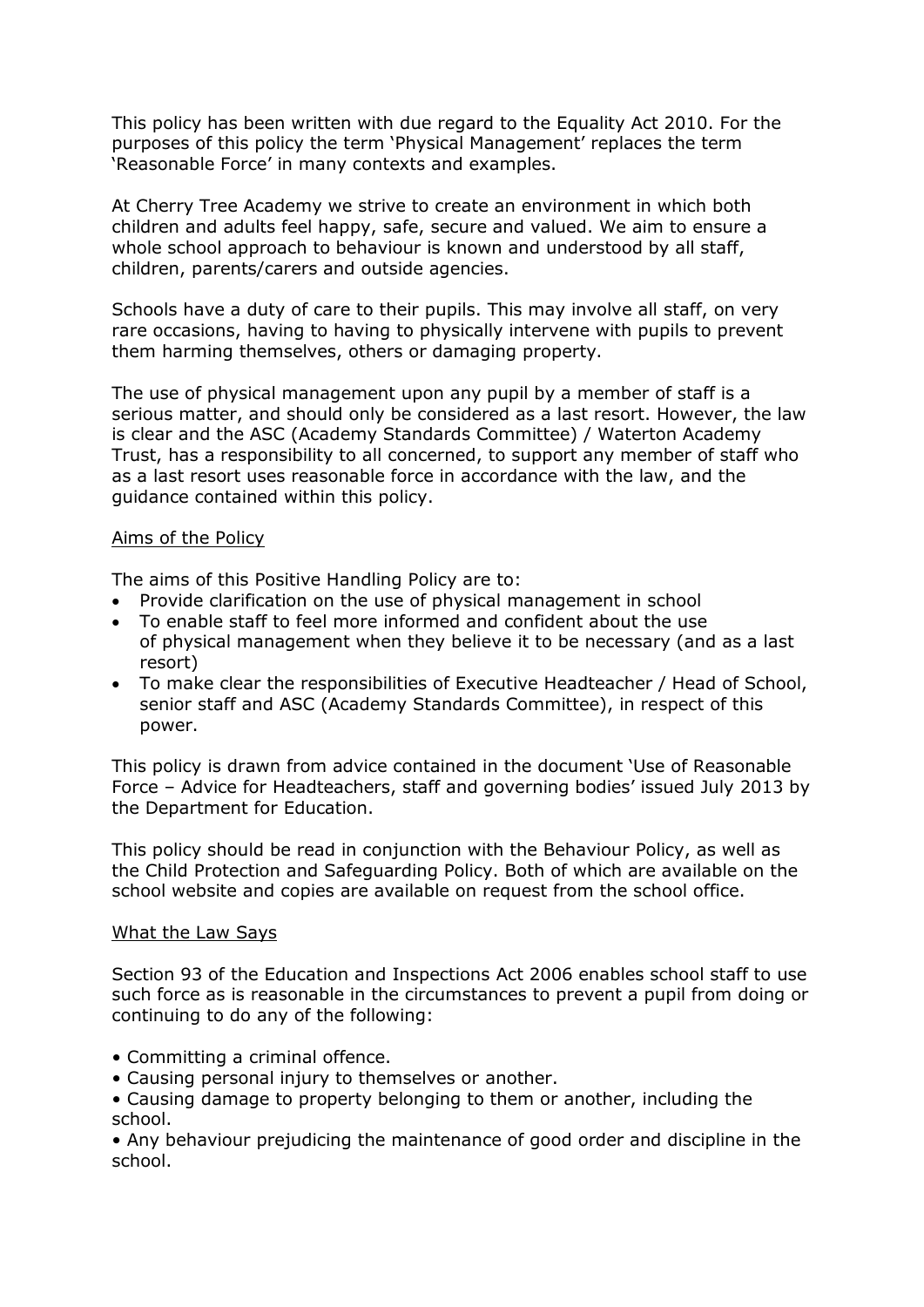#### **Who may use physical management?**

The staff to which this lawful power is granted are defined in the Act. Through this policy, the Executive Headteacher expressly gives authority to:

All staff who have control or charge of pupils (including teaching staff, teaching assistants, special needs assistants, admin staff) who work at the school.

#### **Only in circumstances where the safety of the child or other children becomes an imperative.**

#### **What is physical management / reasonable force?**

The term 'reasonable force' or 'physical management' covers the broad range of actions that may be used by school staff that involves a degree of physical contact with pupils.

The decision on whether or not to physically intervene is down to the professional judgement of the staff member concerned and should always depend on the individual circumstances.

Physical management is usually used either to control or restrain. This can range from guiding a pupil to safety by the arm through to more extreme circumstances such as breaking up a fight or where a student needs to be restrained to prevent violence or injury.

'Reasonable in the circumstances' means using no more force than is needed.

As mentioned above, schools generally use physical management to control pupils and to restrain them. Control means either passive physical contact, such as standing between pupils or blocking a pupil's path, or active physical contact such as leading a pupil by the arm out of a classroom.

Restraint means to hold back physically or to bring a pupil under control. It is typically used in more extreme circumstances, for example when two pupils are fighting and refuse to separate without physical intervention.

School staff should always try to avoid acting in a way that might cause injury, but in extreme cases it may not always be possible to avoid injuring the pupil.

#### **Schools can use physical management**:

• In situations where a pupil (including one from another school) is on school premises or elsewhere, in the lawful control or charge of a staff member – for example on a school visit.

• To remove disruptive children from the classroom where they have refused to follow an instruction to do so;

• To prevent a pupil behaving in a way that disrupts a school event or a school trip or visit;

• To prevent a pupil leaving the classroom where allowing the pupil to leave would risk their safety or lead to behaviour that disrupts the behaviour of others;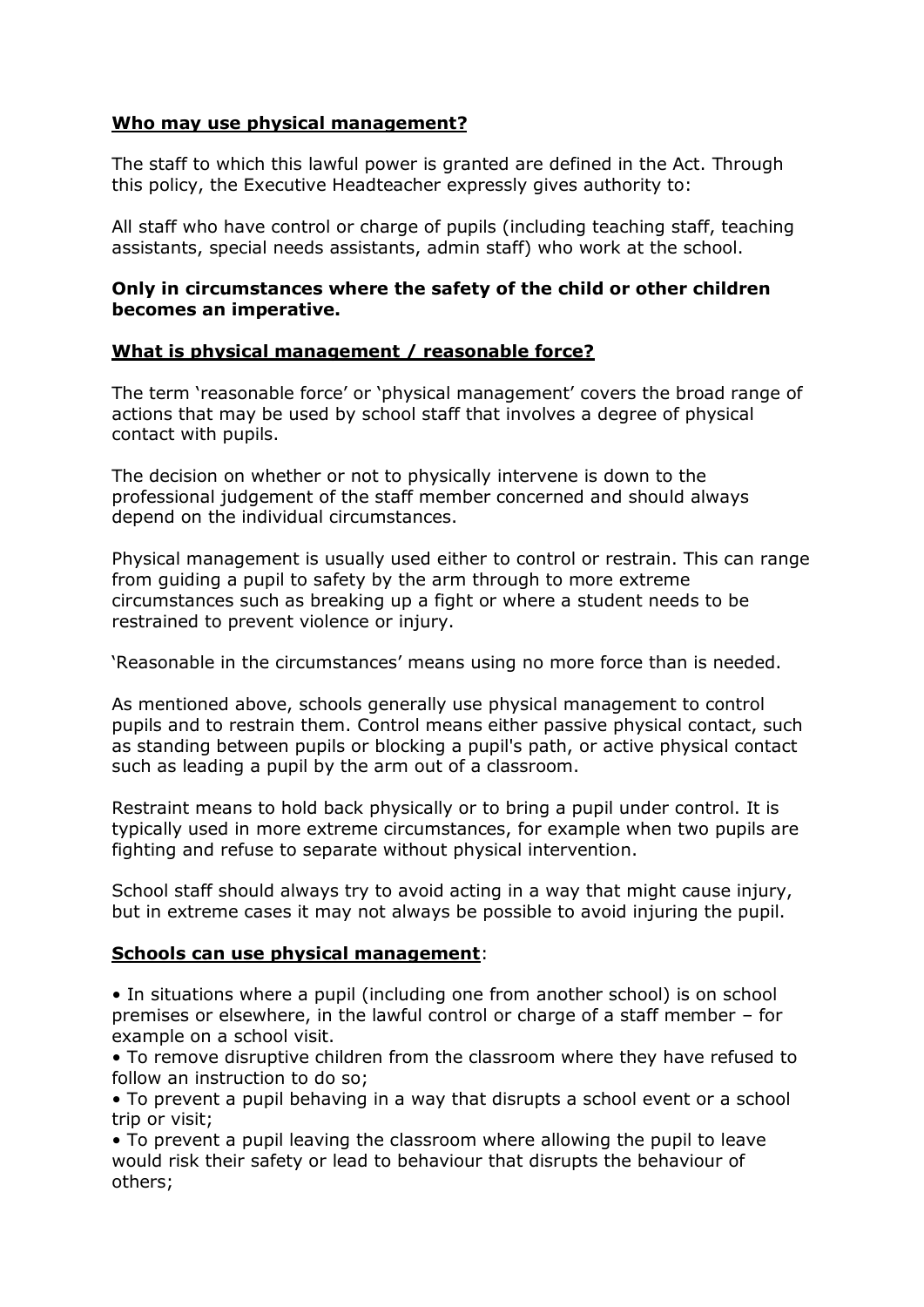• To prevent a pupil from attacking a member of staff or another pupil, or to stop a fight in the playground;

• To restrain a pupil at risk of harming themselves through physical outbursts.

#### **Schools cannot:**

• Use force as a punishment – **it is always unlawful to use force as a punishment**.

#### **Deciding whether to use physical management**

As a general rule staff should only use physical management when:

• All other de-escalation procedures have proven to be in effective.

• The potential consequences of not intervening are sufficiently serious to justify it.

• The chance of achieving the desired outcome by other non-physical means are low; and the risk associated with not using force outweighs the risk of using it.

Staff do not require parental consent to apply reasonable force / physical management on a pupil. However parents / carers will always be informed when this has been the case.

#### **Using Physical Management**

Before using force, staff should - where practicable - instruct the pupil / pupils to stop and explain why, articulating the implications to safety of themselves or others. Care should be taken to avoid giving the impression that the member of staff is angry or frustrated, or are acting to punish the child.

Appropriate use of physical management will range from physical passive presence in between pupils, to blocking a pupil's path, ushering them by placing a hand in the centre of the back, leading them by the hand or arm, to in more extreme circumstances using appropriate restraining holds. Particular attention will be given to individuals' needs which arise from statements of SEN or disability.

Whilst it is highly desirable that staff should avoid acting in any way which might reasonably be expected to cause an injury, in truly exceptional circumstances it is recognised that it may not always be possible to avoid. Any such injury caused will be properly investigated by the school and will require justification.

#### **Types of incidents where physical intervention may be required**

(As described in Circular 99/9 and the Department of Education 2002)

These fall into three broad categories

- 1) Action due to imminent risk of injury;
- 2) Action due to developing risk of injury or significant damage to property;

3) Action where a pupil is behaving in a way that compromising good order and discipline.

Examples of situations that fall into one of the first two categories are: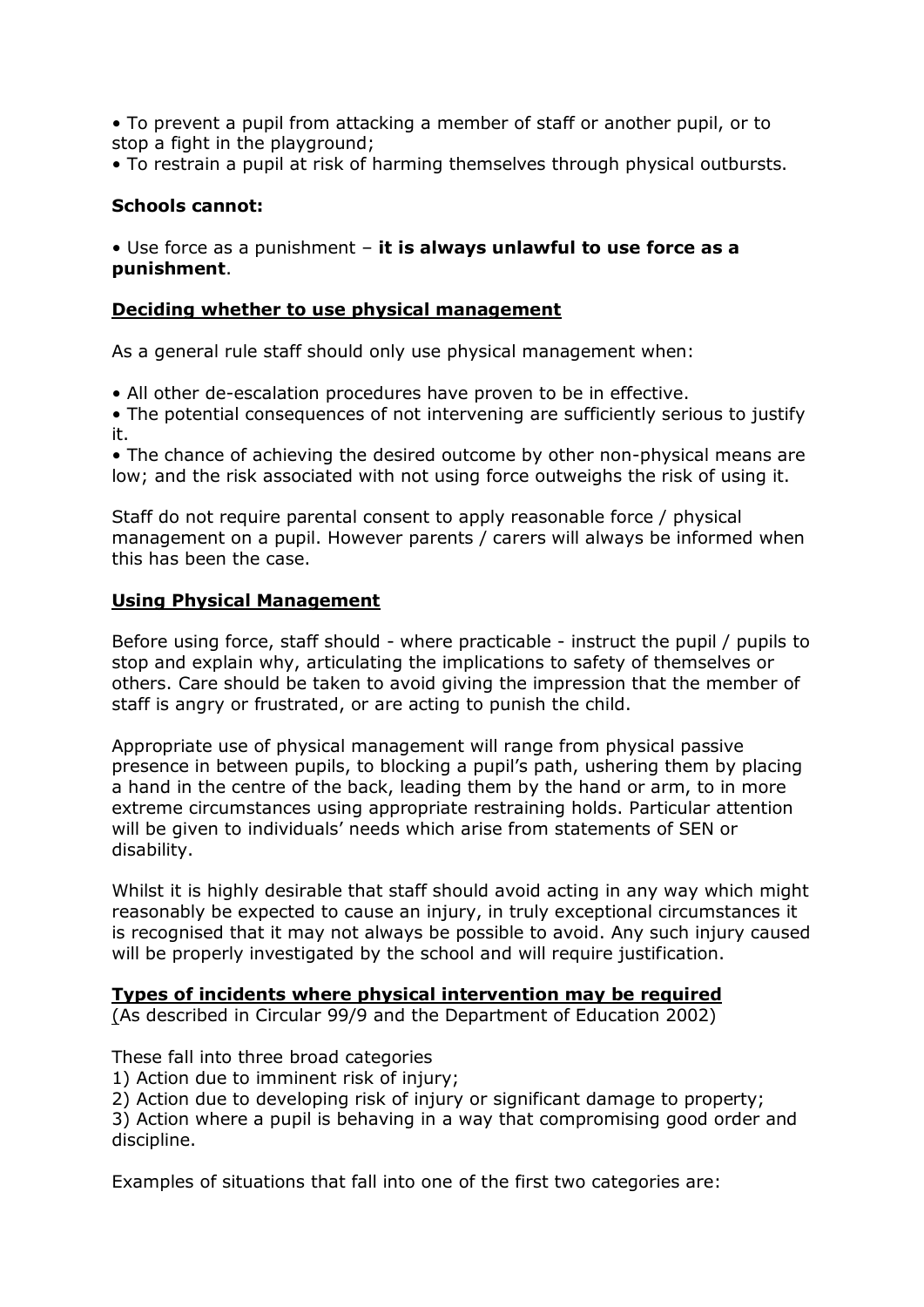• A pupil attacks a member of staff or another pupil;

• Pupils are fighting;

• A pupil is engaged in, or is on the verge of committing, deliberate damage or vandalism to property;

• A pupil is causing, or is at risk of causing, injury or damage by accident, by rough play, or by misuse of dangerous materials or objects;

• A pupil is running in a corridor or on a stairway in a way which he or she might cause an accident or injury to himself, herself or to others;

• A pupil absconds from a class or tries to leave school (this will only apply if a pupil could be at risk if not kept in the classroom or at school).

Examples of situations that fall into the third category are:

• A pupil persistently refuses to obey an instruction to leave a classroom

• A pupil is behaving in a way that is seriously disrupting a lesson

## **Acceptable Measures of Physical Intervention / Management**

The use of any degree of force can only be deemed reasonable if:

a) It is delivered in accordance with the seriousness of the incident and the consequences which it is intended to prevent;

b) It is carried out as the minimum to achieve the desired result;

c) The age, and level of understanding of the pupil are taken into account;

d) It is likely to achieve the desired result.

Wherever possible assistance will be sought form another member of staff before intervening.

### **Children with known challenging behaviours / links to SEN**

Some children that attend our school may display challenging behaviour linked to a particularly SEN. If a child is known to have these behaviours, a meeting between parents/carers, the Head of school and the Special Educational Needs Co-Ordinator (SENCo) will take place. The behaviour policy and positive handling policy will be explained in full to parents/carers. If required the child will have in place a risk assessment which has been agreed and signed by parents/carers. Training for Staff Physical restraint is an available option, only to be used when other means of dealing with the situation have failed. Staff are made aware of this policy and have training on safeguarding, that will ensure they are aware of their duties and the law. Some staff in school have received Team Teach training and this is repeated every 2-3 years. Advice is also taken from professionals, if needed, around helping a specific child or a specific physical management technique.

#### **Recording Incidents**

Cherry Tree Academy will keep a record of each significant incident of the use of physical management to control and restrain. If a restraint has been used, then this will be documented in a bound and numbered book.

The purpose of recording is to ensure that policy guidelines are followed, to inform parents/carers, to inform future planning as part of school improvement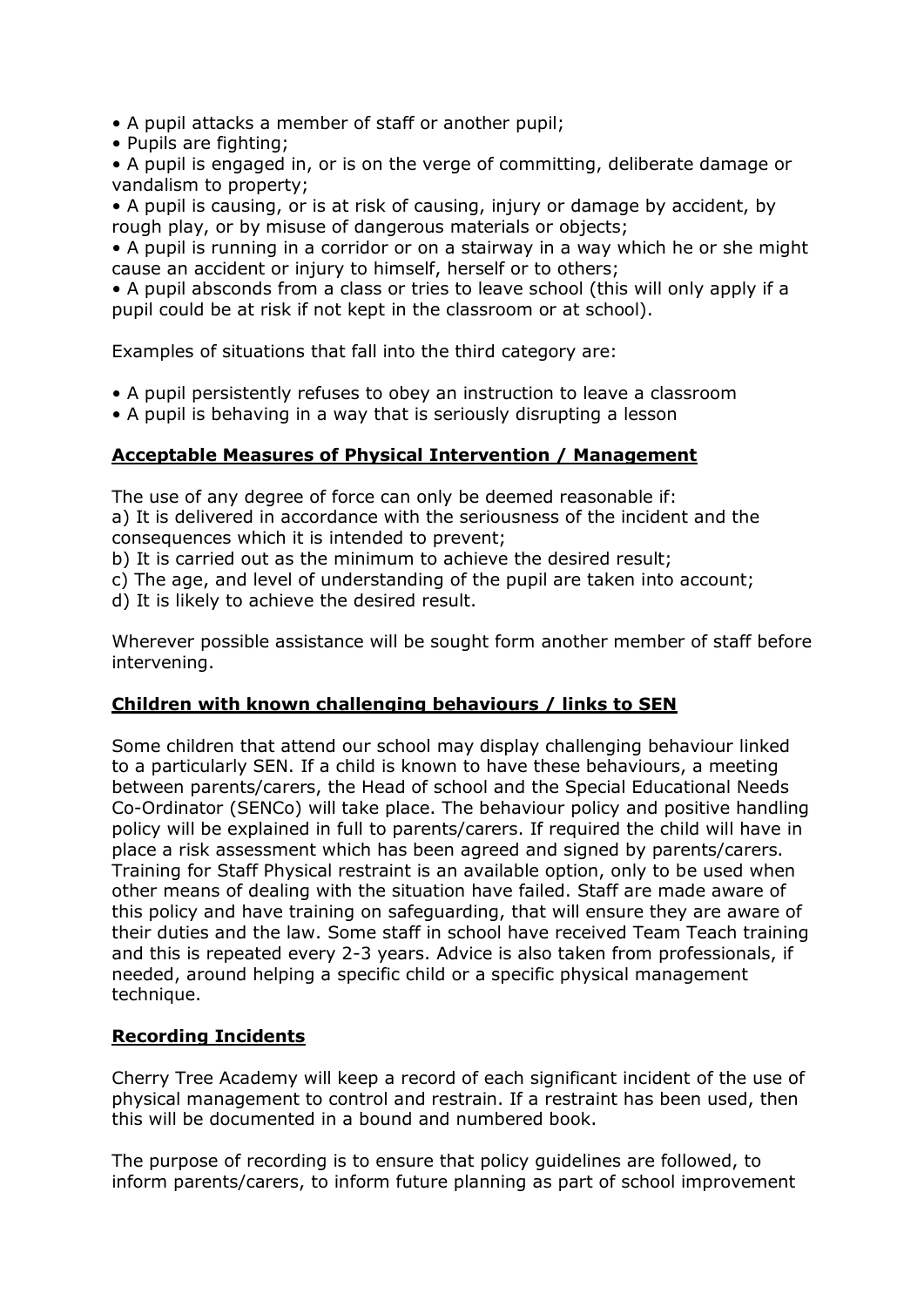processes, to prevent misunderstanding or misinterpretation of the incident and to provide a record for any future enquiry.

Parents / carers will be informed of the incident. School will provide details of the incident and what type of physical management, if any, was used on the child. Each time an incident occurs procedures will be reviewed and recorded to potentially prevent a repeat of a similar incident.

#### **Post-incident support**

• If injuries result from the application of physical management, medical help should be sought straight away. It is also important to ensure that staff and pupils are given emotional support.

• As soon as possible after the incident parents / carers should be informed by telephone and a meeting arranged with the Executive Headteacher or Head of school, where the situation will be explained.

• When assessing the incident, consideration may be given to involving multiagency partners to offer support or advice.

• Where a pupil is responsible for injury to another, as well as holding him/her to account and issuing appropriate sanction, the pupil will be given the opportunity to repair the relationships with pupils and staff affected by the incident. The pupil will be offered appropriate support to help develop strategies for avoiding such crisis points in future. The parents / carers of the other child will be informed.

• Children who have been subjected to a physical management will be given the opportunity to discuss the incident with a member of staff at the first reasonable opportunity following the incident. Such discussions will offer pupils and staff fresh opportunities to work together and renew relationships that may be strained by the incident.

• Pupils will be informed of ways in which their behaviours could change in order to prevent a repetition of the incident.

### **Links between challenging behaviours and signs of abuse**

At Cherry Tree Academy we are aware that challenging and repeated negative or anti-social behaviours displayed by children can often be the signs of abuse. This could be child on child abuse or abuse by an adult. We are therefore vigilant as a staff to monitor behaviours and log any patterns or concerns in line with the safeguarding and child protection procedures in school. (See also Safeguarding & Child Protection Policy).

#### **Other physical contact with pupils**

There are occasions when physical contact, other than reasonable force, with a pupil is proper and necessary.

Examples of where touching a pupil might be proper or necessary:

- Holding the hand of the child at the front/back of the line when going to assembly or when walking together around the school;
- When comforting a distressed pupil;
- When a pupil is being congratulated or praised;
- To demonstrate how to use a musical instrument;